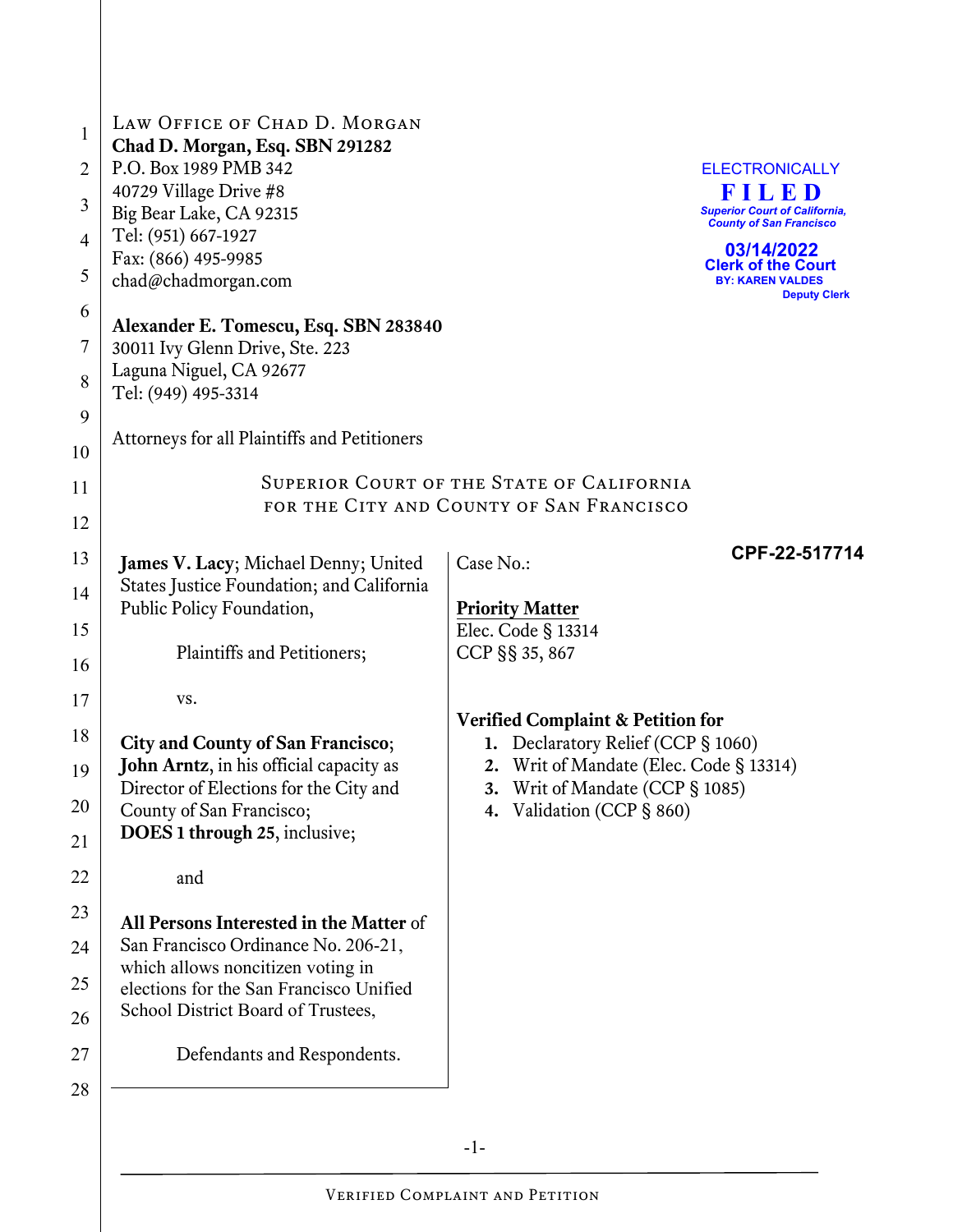1 Plaintiffs and Petitioners allege as follows:

2

3

4

5

6

7

8

9

10

11

12

13

14

15

16

17

18

19

20

21

22

23

24

25

26

27

28

1. The State of California has a long-standing requirement that voters must be United States citizens. This requirement applies to every election in the state, even those conducted by charter cities, because determining voter qualifications is a matter of statewide concern where state law supersedes conflicting charter city ordinances. Therefore, the San Francisco ordinance authorizing noncitizen voting in elections for the San Francisco Unified School District (SFUSD) is unlawful and may not be implemented.

2. This action is brought in the public interest on behalf of every citizen of the City and County of San Francisco as well as the State of California. San Francisco residents have an undeniable interest in ensuring that their elections are conducted in accordance with controlling state law and that their interests are represented by persons elected in accordance with those laws. This right extends to everyone in the state because integrity of elections is a matter of statewide concern. Additionally, school districts are funded with the taxes paid by each of the state's taxpayers into the state's general fund. When SFUSD spends taxpayer funds, it is not spending local taxpayer funds; it is spending state taxpayer funds. In this regard, everyone in the state has an interest in SFUSD's expenditures. From that interest, everyone in the state also has an interest in ensuring that SFUSD's governing board is elected in accordance with state law.

## **PARTIES**

3. Plaintiff and Petitioner **United States Justice Foundation (USJF)** is a nonprofit public benefit corporation organized under the laws of the State of California. Enforcing state law as it relates to the claims in this case is within the scope of USJF's purpose. USJF has public interest standing on this basis. (See, *e.g.*, *Rialto Citizens for Responsible Growth v. City of Rialto* (2012) 208 Cal.App.4th 899, 912.)

4. Plaintiff and Petitioner **California Public Policy Foundation (CPPF)** is a nonprofit public benefit corporation organized under the laws of the State of California. Enforcing state law as it relates to the claims in this case is within the scope of CPPF's purpose. CPPF has public interest standing on this basis. (See, *e.g.*, *Rialto Citizens for Responsible Growth, supra*, 208

 $-2$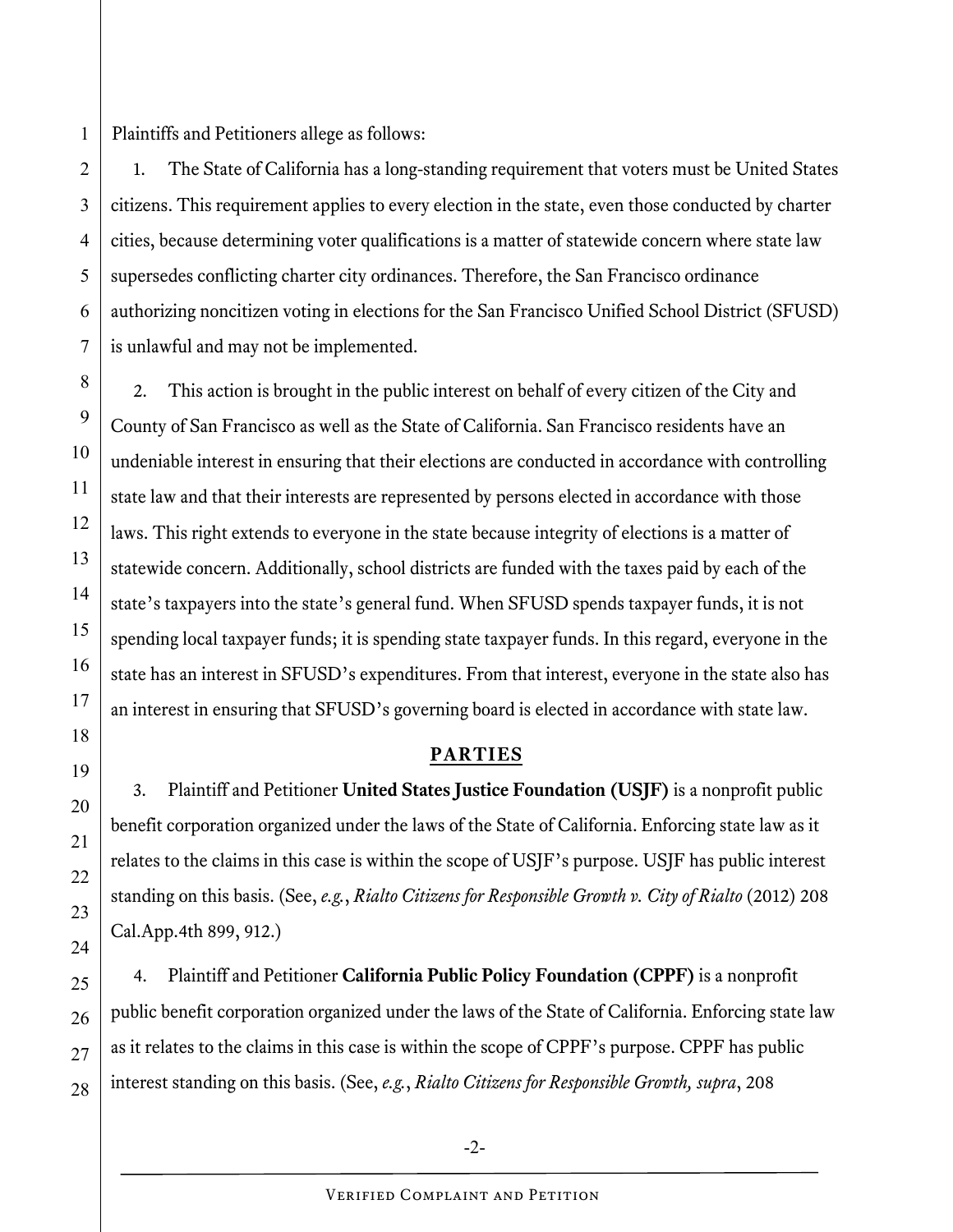Cal.App.4th at p. 912.)

5. Plaintiff and Petitioner **James V. Lacy** is a California resident, voter/elector, and taxpayer, residing in the County of Orange, State of California. He pays taxes into the state's general fund, which are allocated to SFUSD. Mr. Lacy is President of USJF and Chairman of CPPF. Mr. Lacy has individual standing based on (1) his association with USJF and CPPF (*Citizens for Amending Proposition L v. City of Pomona* (2018) 28 Cal.App.5th 1159, 1172-1173), and (2) the public right of everyone in the state to bring actions in the public interest, as described in *Green v. Obledo* (1981) 29 Cal.3d 126 and its progeny.

6. Plaintiff and Petitioner **Michael Denny** is a resident, voter/elector, and taxpayer in the City and County of San Francisco and SFUSD. He is directly affected by the ordinance because, as a result of the ordinance at issue, his vote is subject to dilution by noncitizen voters, and he is otherwise impacted by being subject to the authority of a school board whose members are unlawfully elected by noncitizen voters. Furthermore, as a San Francisco taxpayer, Mr. Denny pays taxes that will be unlawfully used to allow for unlawful voting by noncitizens in the City and subject to spending by a SFUSD governing board elected in an election where noncitizens were allowed to vote.

7. Defendant and Respondent **City and County of San Francisco** (San Francisco) is a charter city and county organized under the laws of the State of California. San Francisco adopted and implemented the ordinance at issue in this case.

8. Defendant and Respondent **John Arntz**, is San Francisco's Director of Elections. In this capacity, he is the elections official for both the city and county as well as the San Francisco Unified School District (SFUSD). As such, he is charged with administering elections in San Francisco's jurisdiction and should be ordered to comply with applicable state law when he carries out those duties. He is sued in his official capacity.

9. The true names of Defendant and Respondent DOES 1 through 25, inclusive, are unknown to Plaintiff, who therefore brings this action against DOES 1 through 25, inclusive, by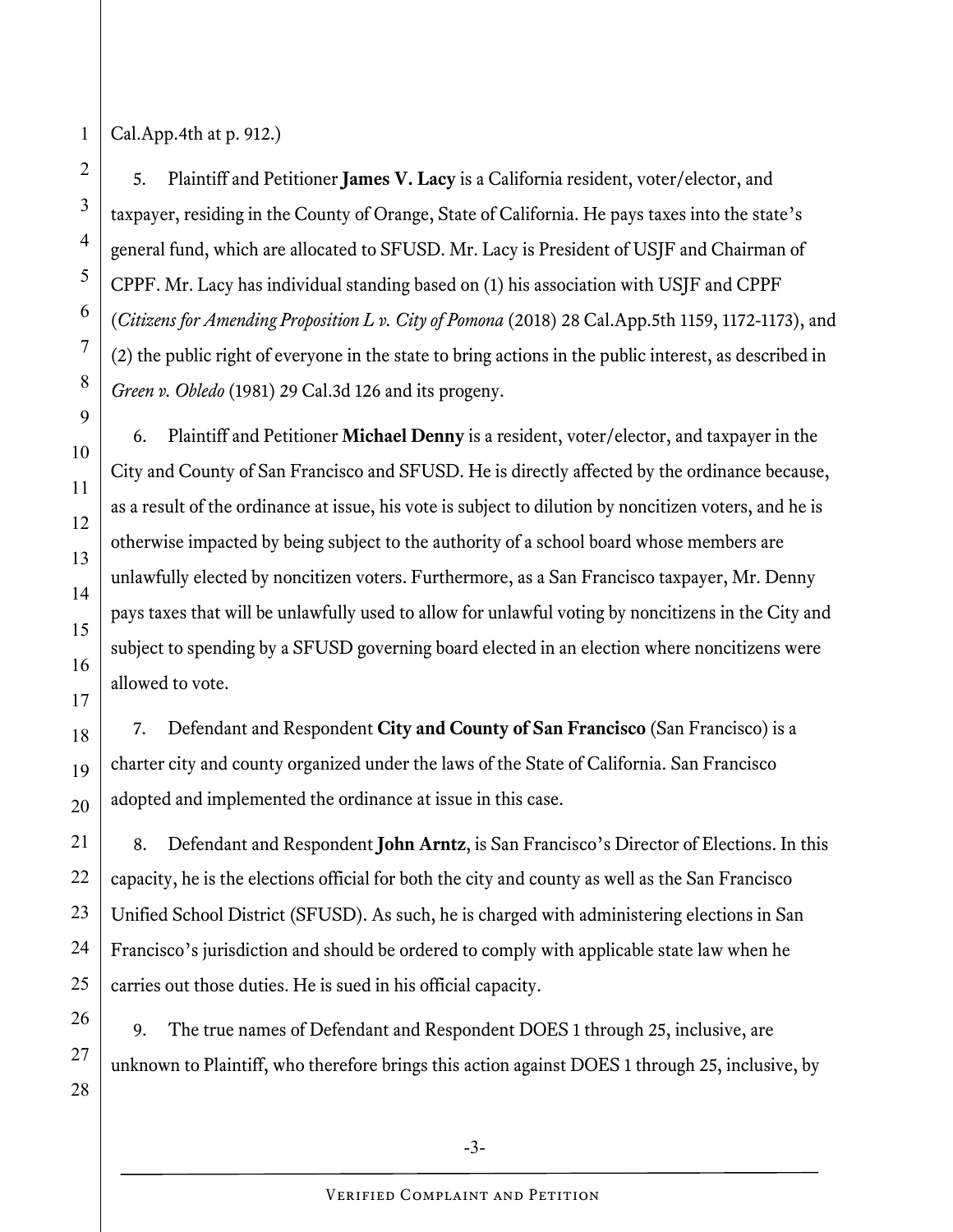such fictitious names and will seek leave of this Complaint to show their true names, identities, and capacities when they have been ascertained.

10. As provided in California's validation statutes, section 860 *et seq*. of the Code of Civil Procedure, Plaintiffs will publish the summons in newspaper of general circulation such that anyone interested in the ordinance may participate in this proceeding.

11. For convenience, Plaintiffs and Petitioners are described only as Plaintiffs. Likewise, the Defendants and Respondents are described as Defendants.

## **JURISDICTION AND VENUE**

12. The California Superior Court for the City and County of San Francisco is the proper venue because the acts complained of which are the subject of this Complaint, have all occurred or will all occur in San Francisco.

13. Defendant City and County of San Francisco is a political subdivision of the state of California, wholly located in this court's jurisdiction.

14. Defendant John Arntz is sued in his official capacity as an agent of the City and County of Francisco, which is where he has his principal place of business.

15. The relief sought is within the jurisdiction of this Court.

16. Additionally, because this matter raises issues concerning voter registration, it is entitled to priority under section 35 of the Code of Civil Procedure.

1

2

3

4

5

6

7

8

9

10

11

12

13

14

15

16

17

18

19

20

21

22

23

24

25

26

27

28

## **FACTS COMMON TO ALL CAUSES OF ACTION**

17. In 2016, San Francisco voters approved a charter amendment, which added section 13.111 to its Charter, allowing certain noncitizens to vote in school board elections through November 2022.

18. The Charter amendment gave the Board of Supervisors authority to extend the noncitizen voting authorization beyond 2022.

19. On November 2, 2021, the San Francisco Board of Supervisors adopted Ordinance Number 206-21. This ordinance extended the noncitizen right to vote beyond 2022 without expiration.

-4-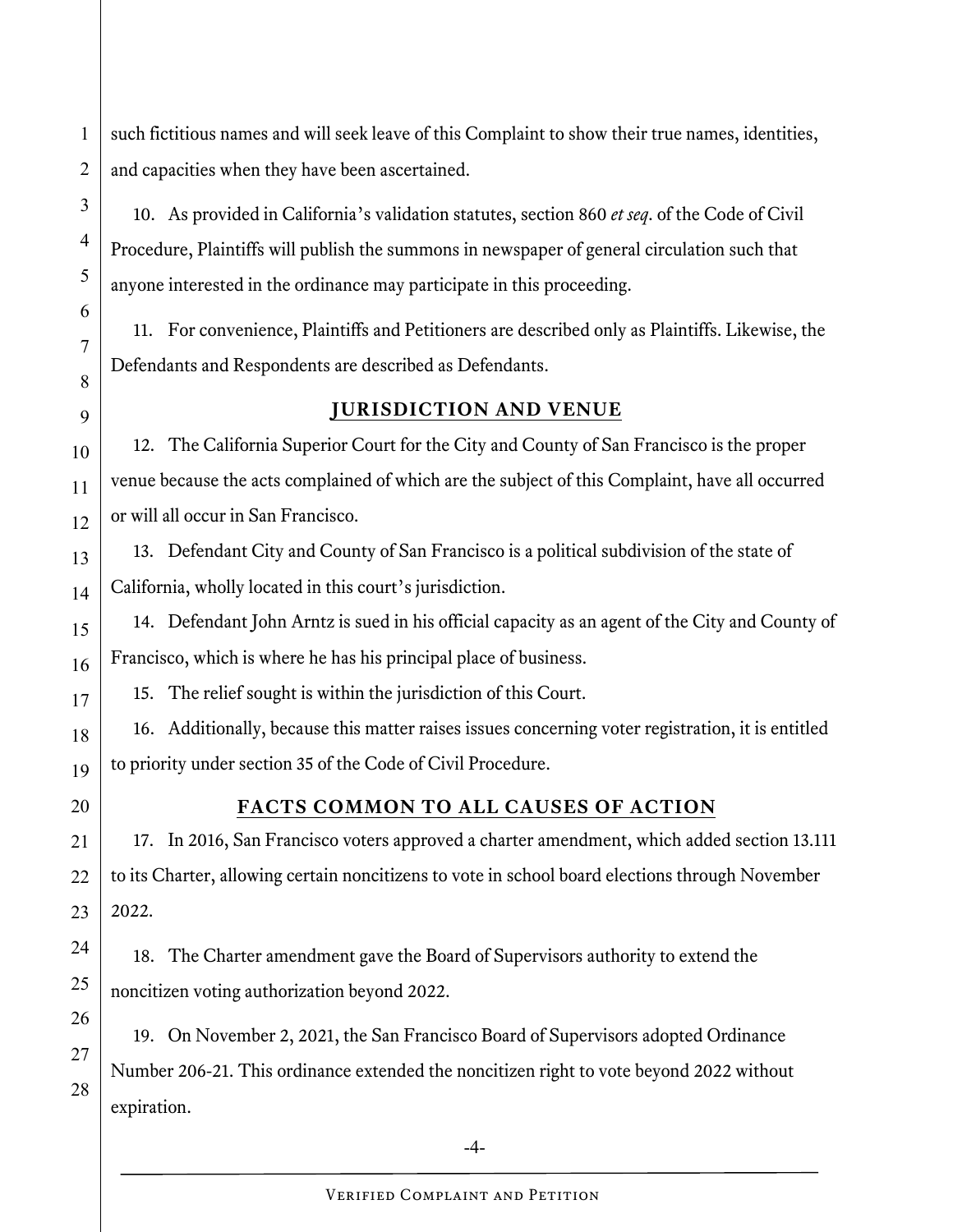20. After approval from the Mayor, Ordinance Number 206-21 became effective on January 13, 2022.

21. Ordinance Number 206-21 is unconstitutional because it exceeds San Francisco's charter city and county powers, as conferred upon it by the State Constitution.

22. While section 5 of article XI of the State Constitution gives charter cities power over their own municipal affairs, this section does not authorize Ordinance Number 206-21 because voter qualifications for school board elections are not municipal affairs.

23. Alternatively, a charter city's authority over municipal affairs does not supersede the State's authority to govern matters of statewide concern. Because the determination of voter qualifications (specifically the requirement that all voters be United States citizens) is an issue of statewide concern, state law controls and Ordinance Number 206-21 is unlawful.

24. While section 16 of article IX of the State Constitution gives charter cities authority to provide for the *manner* of election for school board members, courts have held that determining "manner of election" does not include determining voter qualifications. (See *People ex rel. Devine v. Elkus* (1922) 59 Cal.App. 396, 405.) Just as above, authority to determine voter qualifications is reserved to the state.

25. For these reasons, San Francisco does not have the power to grant voting rights to noncitizens and Ordinance Number 206-21 must be declared void.

## **CAUSES OF ACTION**

**I.** FIRST CAUSE OF ACTION: Declaratory Relief (CCP § 1060) by all Plaintiffs against all **Defendants** 

26. Plaintiff realleges and incorporates paragraphs 1 through 25 as if fully set forth herein.

27. Plaintiffs contend that San Francisco Ordinance Number 206-21 is invalid, void, and without effect because it violates the California Constitution and Elections Code, which prohibit cities, even charter cities, from allowing persons who are not United States citizens from voting in local elections.

26

27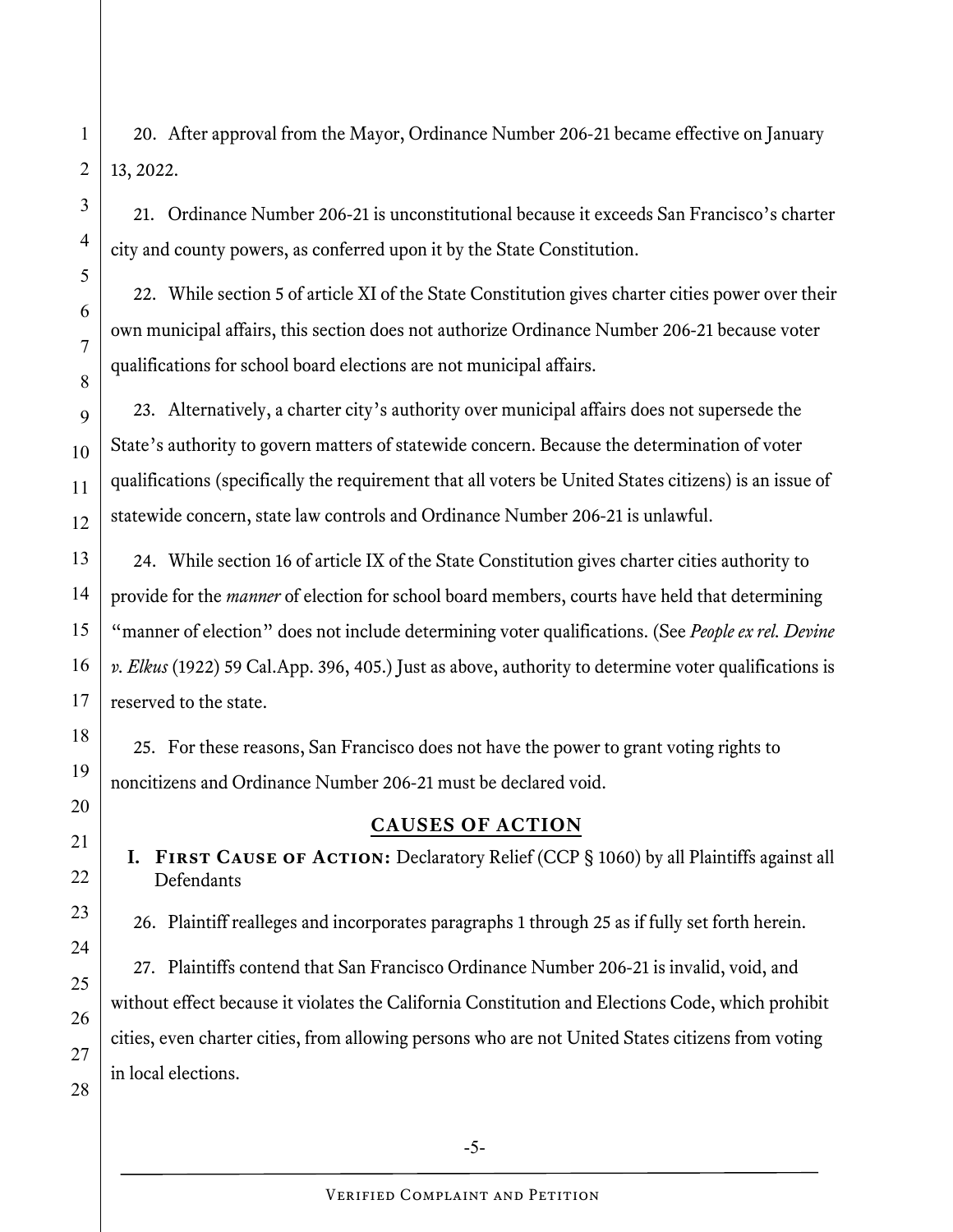28. Plaintiffs are informed and believe that Defendants contend otherwise.

29. There is an actual controversy between the parties, which is ripe for adjudication.

30. Plaintiffs request a declaratory judgment from this Court that San Francisco Ordinance Number 206-21 is invalid as set forth herein.

31. Plaintiffs have standing as set forth under the heading "Parties," *supra*.

**II. SECOND CAUSE OF ACTION:** Writ of Mandate (Elec. Code § 13314) by Plaintiff Michael Denny against Defendant John Arntz

32. Plaintiff realleges and incorporates paragraphs 1 through 25 as if fully set forth herein.

33. Elections Code section 13314 allows an elector to seek a writ of mandate alleging, among other things, "that any neglect of duty has occurred, or is about to occur." (Elec. Code § 13314, subd.  $(a)(1)$ .)

34. Under this section, a writ of mandate shall issue if (A) "the error, omission, or neglect is in violation of this code or the Constitution" and (B) the "issuance of the writ will not substantially interfere with the conduct of the election." (Elec. Code § 13314, subd. (a)(2).)

35. Plaintiff Michael Denny is an elector in the City and County of San Francisco and has standing to bring this petition, under Elections Code section 13314, on that basis.

36. Defendant John Arntz is San Francisco's elections official. In this capacity, Arntz has a duty to comply with the Elections Code and State Constitution when conducting elections in San Francisco.

37. Under both the Elections Code and the State Constitution, San Francisco may not allow noncitizens to vote in elections for the SFUSD governing board.

38. Plaintiffs are informed and believe that Arntz intends to violate state law by allowing noncitizens to vote in the next election for SFUSD's governing board.

39. This will be a breach of his duties as contemplated by Elections Code section 13314.

1

2

3

4

5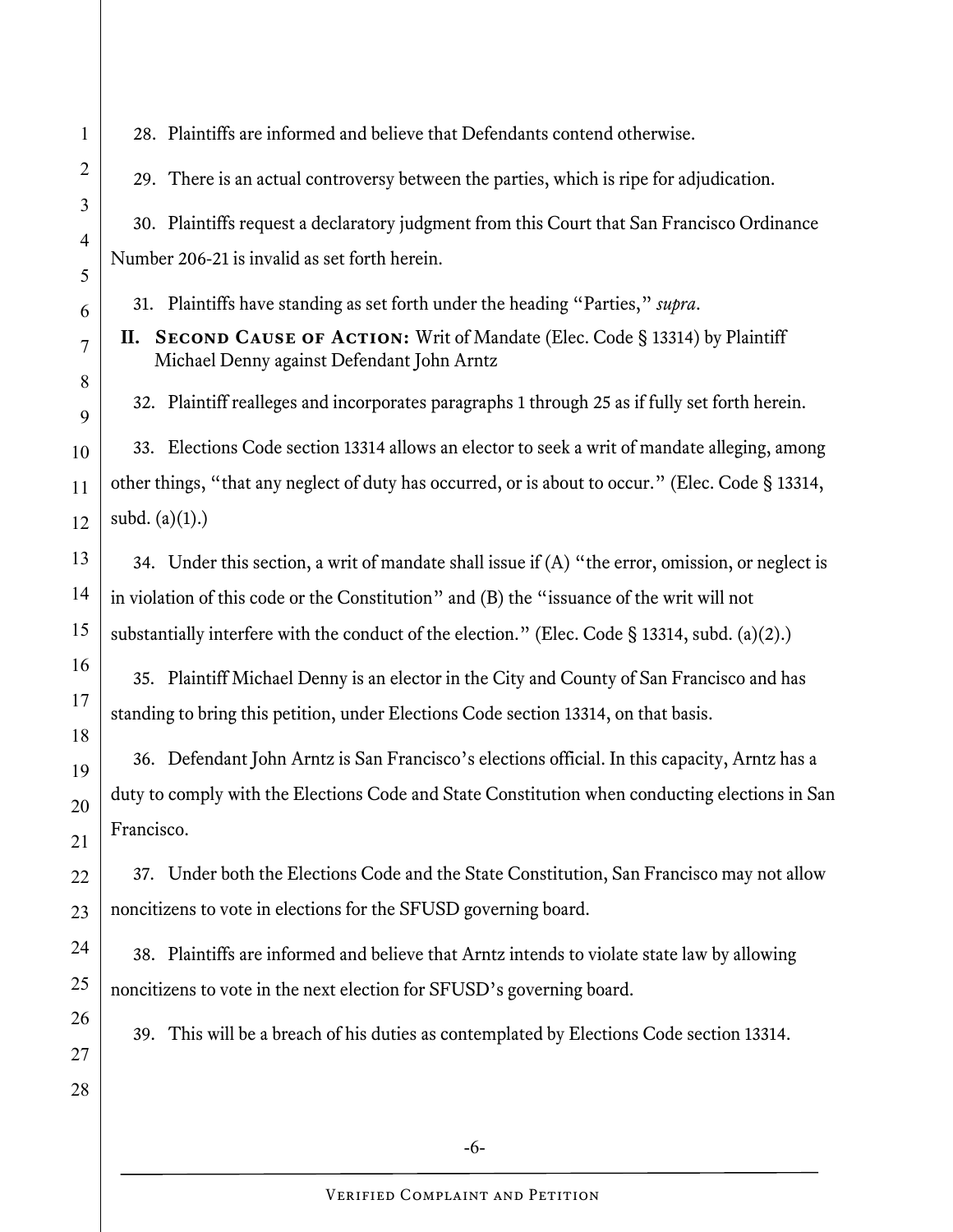40. The next election for members of the SFUSD governing board is November 8, 2022. There is plenty of time to resolve this dispute without any interference in the conduct of that election.

41. This cause of action is entitled to calendar preference.

**III. THIRD CAUSE OF ACTION:** Writ of Mandate (CCP § 1085) by All Plaintiffs against Defendants San Francisco and Arntz

42. Plaintiff realleges and incorporates paragraphs 1 through 25 as if fully set forth herein.

43. Under Code of Civil Procedure section 1085, "[a] writ of mandate may be issued by any court to any inferior tribunal, corporation, board, or person, to compel the performance of an act which the law specially enjoins, as a duty resulting from an office, trust, or station, or to compel the admission of a party to the use and enjoyment of a right or office to which the party is entitled, and from which the party is unlawfully precluded by that inferior tribunal, corporation, board, or person." (*Id*. at subd. (a).)

44. Applied here, applicable election rules prohibit noncitizens from voting in elections throughout the state. Enforcement of this rule is a mandatory duty imposed on every elections official in the state.

45. As to this Court, Defendant John Arntz is an inferior person. Plaintiffs are informed and believe that Arntz intends to violate state law by allowing noncitizens to vote in the next SFUSD election, which will take place on November 8, 2022.

46. Plaintiffs are further informed and believe that Arntz is an agent of the City and County of San Francisco and, on its behalf, intends to breach his duties under the Elections Code and State Constitution under the guise of a local ordinance that is violative of state law. As to this Court, San Francisco is an inferior board. A writ of mandate is appropriately directed to the City of and County of San Francisco because it has the ability to exercise control over its agent, Defendant John Arntz and that Arntz is otherwise acting at the City's direction.

47. A writ of mandate may issue when there is no plain, speedy, and adequate remedy in the ordinary course of law. (Code Civ. Proc. § 1086.) This relief is pled as an alternative to the other

1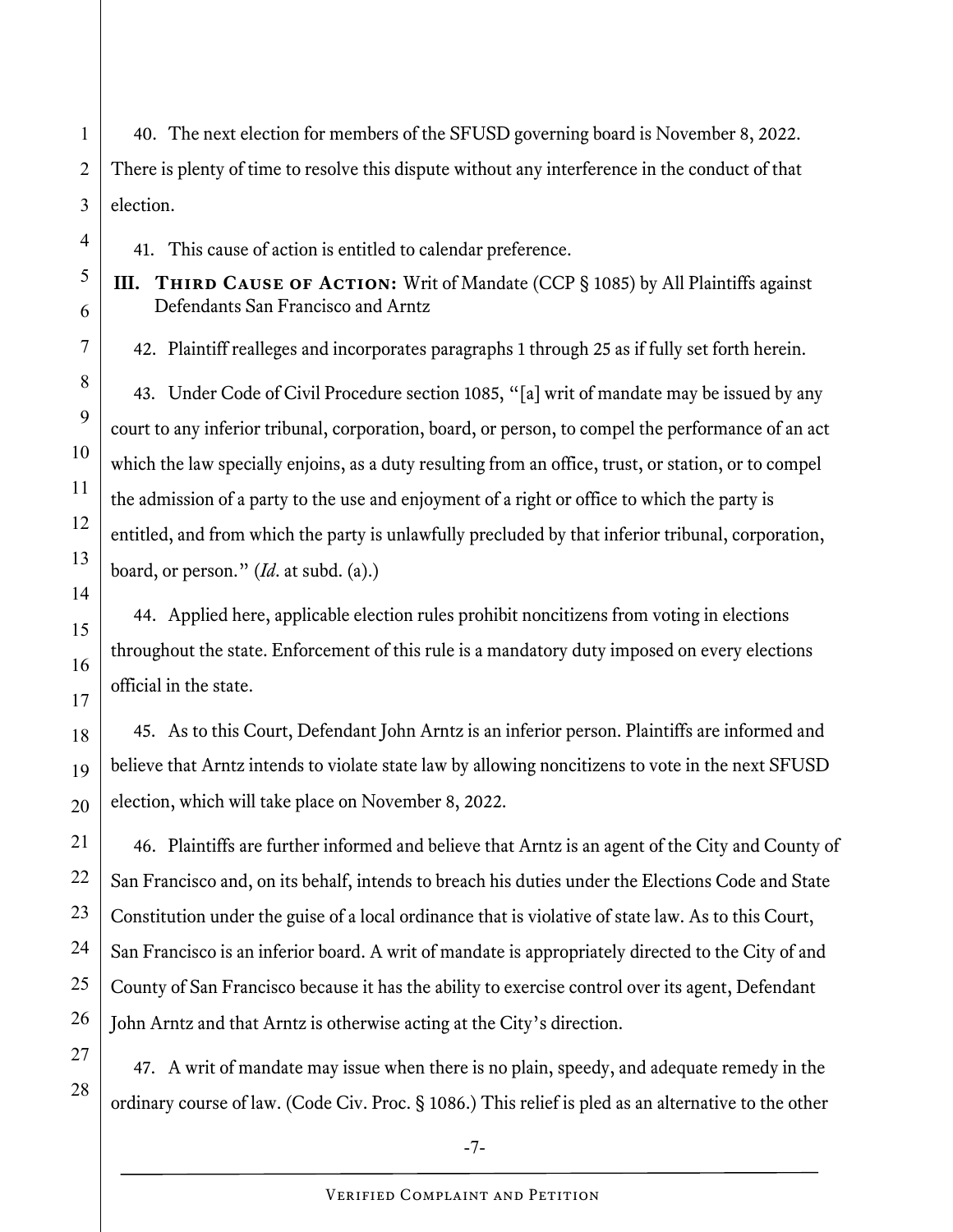1 2 3 4 remedies requested. If those other remedies are unavailable for any reason or do not otherwise serve to enforce the state law as to voter qualifications, then Plaintiffs would have no other plain, speedy, or adequate remedy in the ordinary course of law and this writ relief would be appropriate.

48. A writ of mandate must issue "upon the verified petition of the party beneficially interested." (Code Civ. Proc. § 1086.)

49. This complaint and petition is verified.

50. Plaintiffs have standing as set forth under the heading "Parties," *supra*.

**IV. FOURTH CAUSE OF ACTION:** Validation (CCP § 860) by All Plaintiffs against all **Defendants** 

51. Petitioner realleges and incorporates paragraphs 1 through 25 as if fully set forth herein.

52. Under California's validation statutes, Code of Civil Procedure section 860 *et seq*., Plaintiffs also bring this action as a "reverse validation action." (See also Code Civ. Proc. § 863.)

53. Upon publication of the summons in accordance with Government Code section 6063, this Court may obtain jurisdiction over all interested persons for the purpose of determining the validity of Ordinance 206-21 as to all such persons. (Code Civ. Proc. §§ 861, 870.)

54. As stated above, Plaintiffs contend that San Francisco Ordinance Number 206-21 is invalid because it is contrary to controlling state law. In this action, Plaintiffs seek invalidation of the ordinance on that basis.

55. Ordinance Number 206-21 took effect on January 13, 2022. This action is timely filed within the 60-day limitation period for validation actions.

56. This cause of action is entitled to calendar preference.

25

//

//

//

27

26

5

6

7

8

9

10

11

12

13

14

15

16

17

18

19

20

21

22

23

24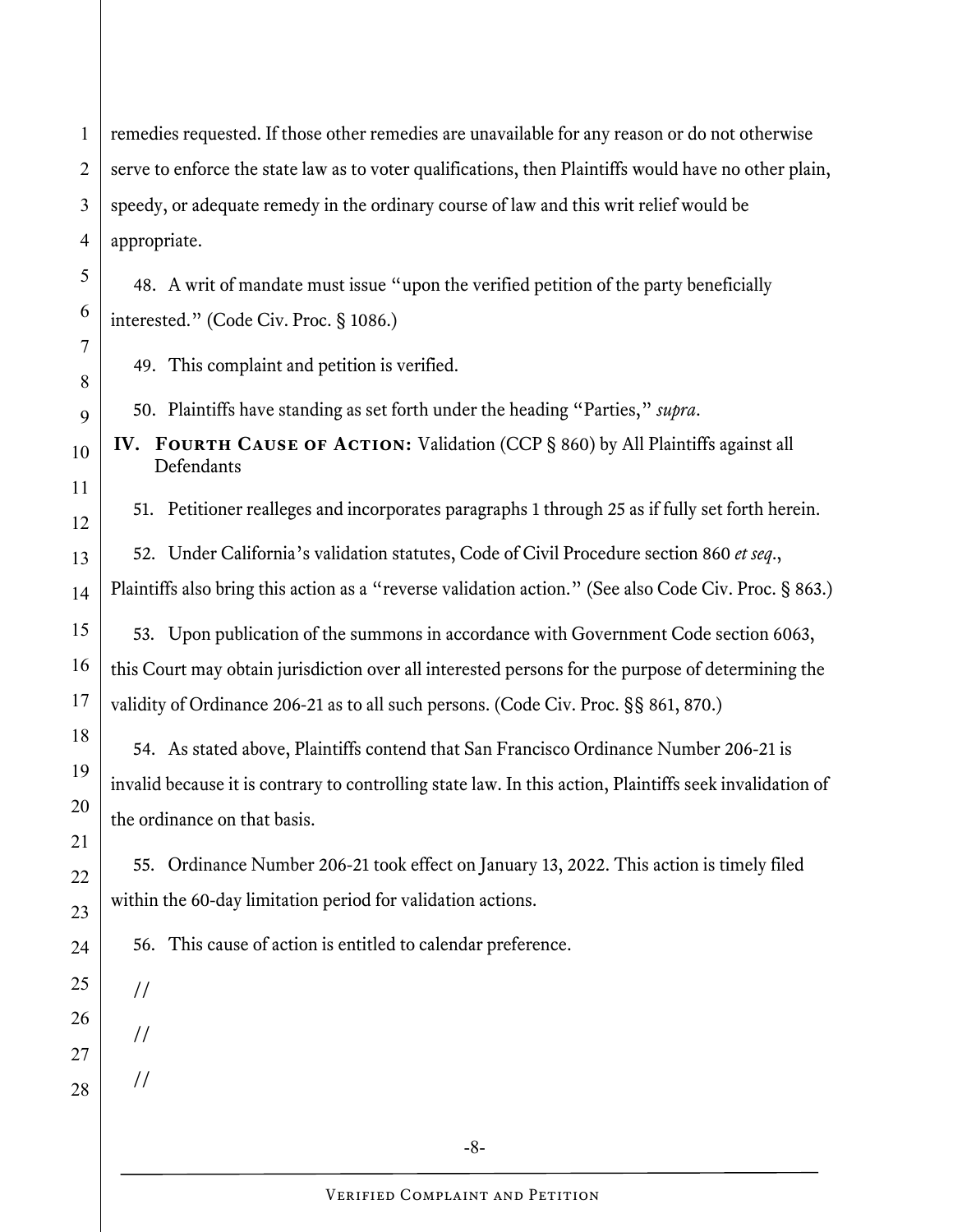| 1              | <b>PRAYER FOR RELIEF</b>                                                                                                                                     |                                                                                |                              |  |  |
|----------------|--------------------------------------------------------------------------------------------------------------------------------------------------------------|--------------------------------------------------------------------------------|------------------------------|--|--|
| $\overline{2}$ | Wherefore, Plaintiffs pray that the Court enter judgment in his favor with orders for the                                                                    |                                                                                |                              |  |  |
| 3              | following:                                                                                                                                                   |                                                                                |                              |  |  |
| 4              | 1.                                                                                                                                                           | Declaratory judgment that San Francisco Ordinance Number 206-21 is contrary to |                              |  |  |
| 5              | controlling state law and is therefore void and unenforceable;                                                                                               |                                                                                |                              |  |  |
| 6              | An alternative and/or peremptory writ of mandate directed to Defendants commanding<br>2.                                                                     |                                                                                |                              |  |  |
| 7              | them to conduct elections for the governing board of the San Francisco Unified School District in                                                            |                                                                                |                              |  |  |
| 8              | the manner state law requires and prohibiting them from counting votes cast by persons who are                                                               |                                                                                |                              |  |  |
| 9              | not United States citizens;                                                                                                                                  |                                                                                |                              |  |  |
| 10<br>11<br>12 | Temporary, preliminary, and/or permanent injunctive relief prohibiting implementation<br>3.<br>of San Francisco Ordinance Number 206-21 in future elections; |                                                                                |                              |  |  |
| 13             | Judgment of validation, as provided for in section 870 of the Code of Civil Procedure, that<br>4.                                                            |                                                                                |                              |  |  |
| 14             | San Francisco Ordinance Number 206-21 is invalid and without effect;                                                                                         |                                                                                |                              |  |  |
| 15             | Plaintiff's costs of suit and reasonable attorneys' fees; and<br>5.                                                                                          |                                                                                |                              |  |  |
| 16             |                                                                                                                                                              | Such other and further relief as the Court deems proper.<br>6.                 |                              |  |  |
| 17             |                                                                                                                                                              |                                                                                |                              |  |  |
| 18             |                                                                                                                                                              | DATE: March 14, 2022                                                           | Respectfully Submitted,      |  |  |
| 19             |                                                                                                                                                              |                                                                                | LAW OFFICE OF CHAD D. MORGAN |  |  |
| 20             |                                                                                                                                                              |                                                                                | By:<br>/s/                   |  |  |
| 21             |                                                                                                                                                              |                                                                                | Chad D. Morgan Esq.          |  |  |
| 22             |                                                                                                                                                              |                                                                                | Attorney for all Plaintiffs  |  |  |
| 23             |                                                                                                                                                              |                                                                                |                              |  |  |
| 24             |                                                                                                                                                              |                                                                                |                              |  |  |
| 25             |                                                                                                                                                              |                                                                                |                              |  |  |
| 26             |                                                                                                                                                              |                                                                                |                              |  |  |
| 27             |                                                                                                                                                              |                                                                                |                              |  |  |
| 28             |                                                                                                                                                              |                                                                                |                              |  |  |
| $-9-$          |                                                                                                                                                              |                                                                                |                              |  |  |
|                |                                                                                                                                                              | <b>VERIFIED COMPLAINT AND PETITION</b>                                         |                              |  |  |